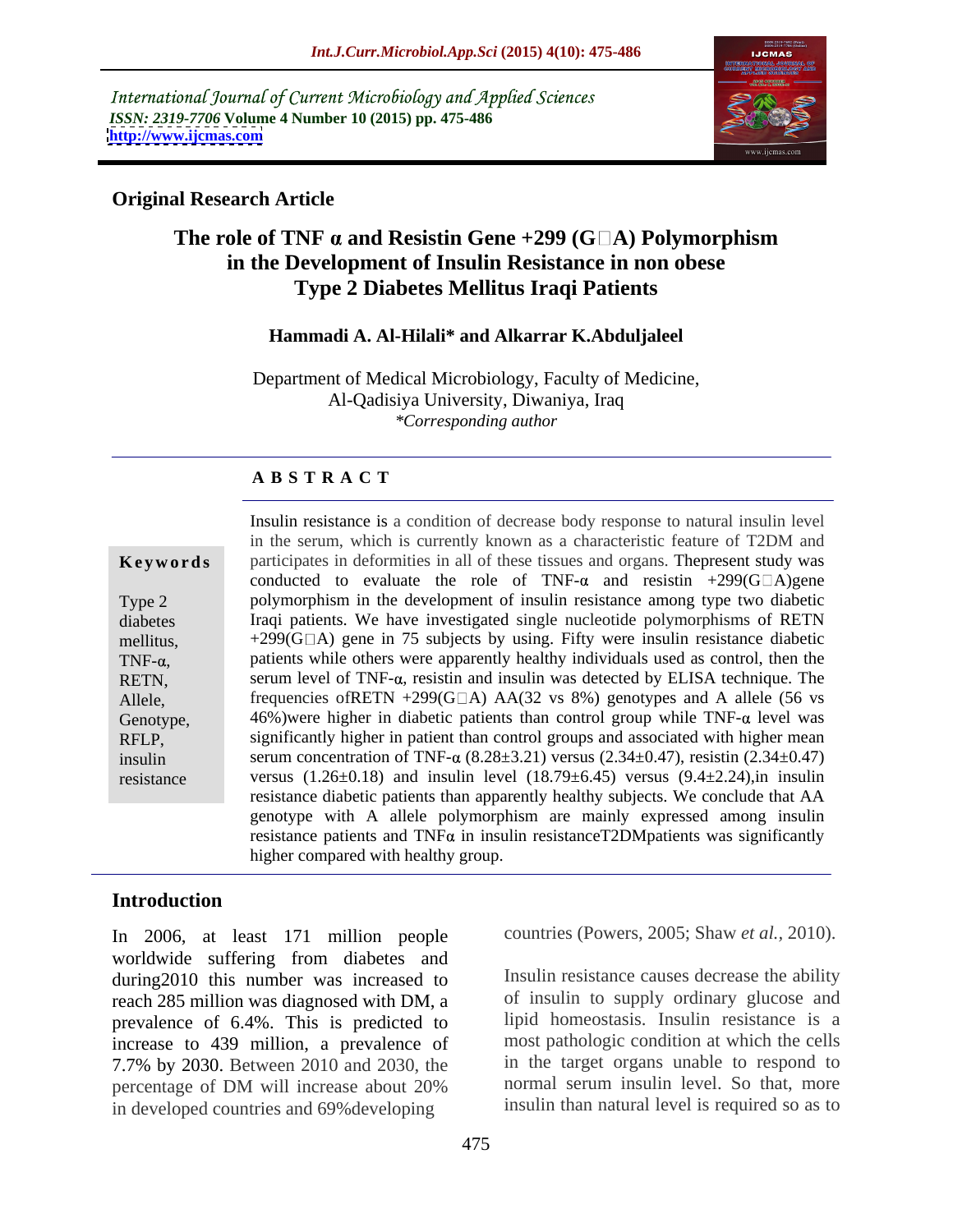adjust normoglycemyia (Eckel *et al.,* 2005). The most prevalent factor is obesity which is commonly of combined polygenetic and are uninhibited lipolysis in adipose tissue, defect in the glucose up taken in to skeletal activate the "proteasome-mediated" muscles and uninhibited gluconeogenesis. ubiquitin-dependent proteolysis" (UPS). insulin resistance (Granberry and Fonseca,

TNF-alpha is an adipocytokine engaged in macrophages and also by several different other cells which is include adipocytes (Giemenoand Klaman, 2005). It was thought that  $TNF-\alpha$  contribute in the development of Existing studies indicates that dosage of peripheral tissue (firstly muscle) resistance against insulin in obese persons and in patients with T2DM (Hotamisligil *et al.,* 1995). TNF- $\alpha$  has been shown to down-sensitive of the cells to insulin (Hotamisligil regulates many genes for "insulin receptor *et al.*, 1995). substrate-1 (IRS-1)", perilipin in adipocytes,  $(C/EBP-\alpha)$ " and "peroxisome proliferator-<br>which is PMNs, macrophages and *al.,*2002). Also up regulate the gene RT-PCR technique that resistin also expression in adipocytes which are required (VCAM-1), angiotensinogen)" (Saxena *et*  and Lodish, 2003). The activation of proinflammatory pathways after exposure to

environmental origin. The major the level of the insulin receptor substrate characteristic features of insulin resistance proteins (Iria Nieto-vazquez *etal.,* 2008). It Compensatory hyperinsulinemia caused by This proteolytic system was participate in improvement  $\beta$ -cell releasing of insulin is the control of receptor-associated (tyrosineconsequently the most prevalent feature in kinase activity) of the insulin receptor, it 1999; Meier and Gressner, 2004).  $\alpha$ -induced insulin-resistance is mediated systemic inflammation and stimulates the internalization of the insulin receptor, in acute phase reaction (Moller, 2000). TNF- $\alpha$  the regulation the quantities of insulin is mostly excreted by monocytes, receptor substrates 1 and 2 (IRS-1, IRS-2) TNF $\alpha$  causes a state of insulin resistance whence of glucose capture in to muscles & adipose cells that impairs insulin signaling at was found that  $TNF-\alpha$  have the ability to activate the "proteasome-mediated ubiquitin-dependent proteolysis" (UPS). was supposed that the mechanism of TNF by the activation of the UPS-dependent proteolysis, which is contributed in the and in insulin degradation (Pallares *et al.,* 2000; Wang *et al.,* 2006).

> exogenous  $TNF-\alpha$  to the animals can generate insulin resistance, while neutralization of TNF- $\alpha$  can enhance the *et al.,* 1995).

adiponectin, glucose transporter 4 (GLUT4), Resistin is an inflammatory cytokine "CCAAT/enhancer binding protein  $\alpha$  manufactured by adipose  $\&$  immunity cells activated receptor  $\gamma$  (PPAR- $\gamma$ ) "(Ruan *et* monocytes also some research find by using in several activities such as immune 2012). With a molecular weight "12.5 KDa" response, energy equilibrium and and its length is 108 aa (Pischon *et al.,* inflammation "(plasminogen activator 2007). Resistin gene is situated on inhibitor-1 (PAI-1), IL-1 $\beta$ , leptin, IL-6, chromosome 19p13.2 and spans 1369 bp resistin, vascular cell adhesion molecule-1 with 4 exons & 3 introns. In resistin gene, *al.,* 1989). Adipose tissue secretes T2DM and obesity in Caucasian populations considerable quantities of TNF-α, which is (Wang *et al.*, 2002). The effects of resistin on partially participating in the evolution of the development of insulin resistance and on insulin resistance in obese subjects (Ruan the expression and localization of GLUT which is PMNs, macrophages and  $RT-PCR$  technique that resistin produced by bone marrow (Azab *et al.,* non-coding SNPs was correlated with (glucose transporter) have been extensively studied (Muse *et al.,* 2004). Whose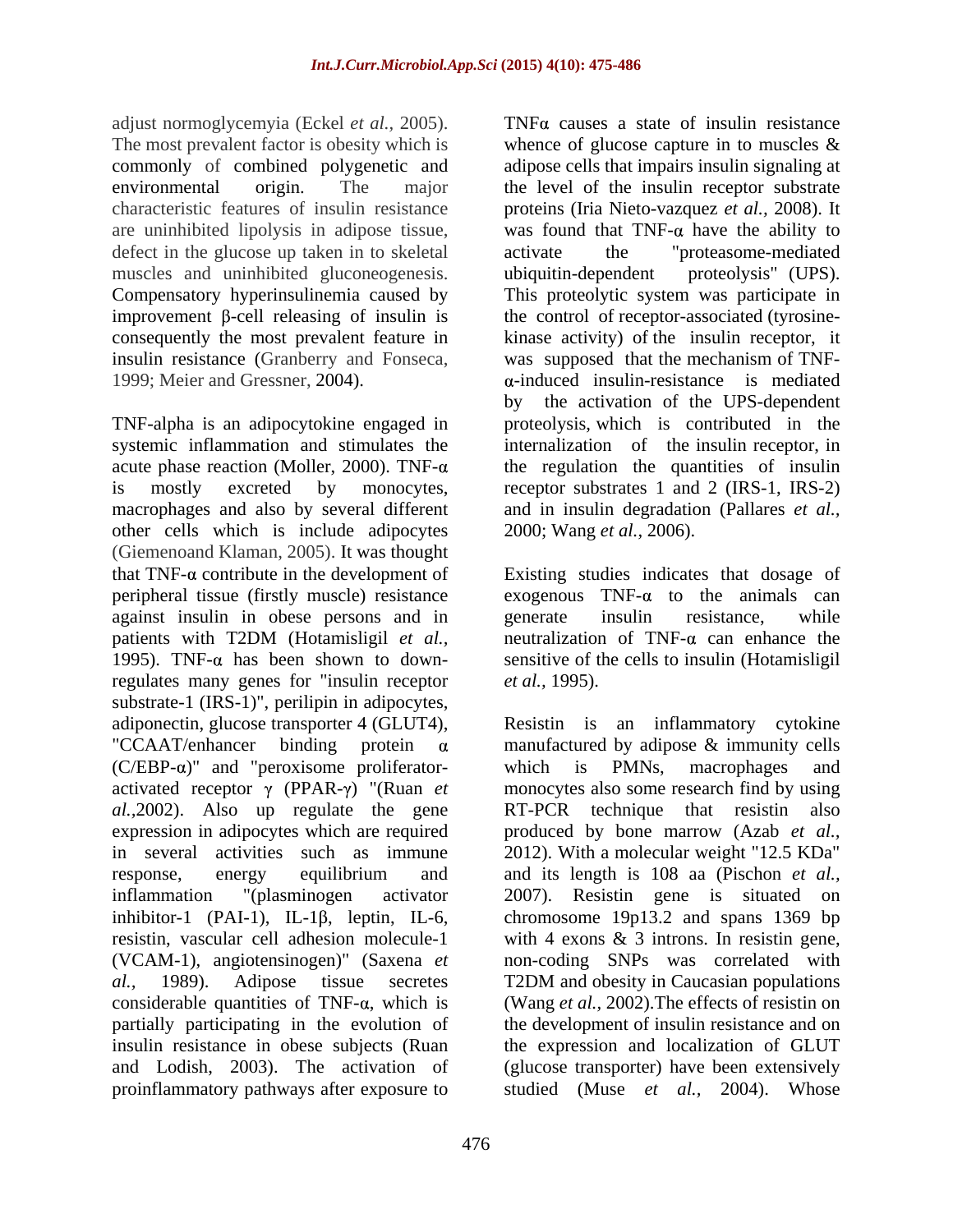expression is activated by "proinflammatory biabetic macroangiopathic complications cytokines" and lipo-polysaccharide i.e. coronary artery disease, peripheral resulting from bacteria and suppressed by vascular, disease thyroid diseases, heart thiozolidondione drugs (TZDs) (Kaser *et al.,* disease and stroke, renal dysfunction, insulin 2003; Bajaj *et al.,* 2004).The responsibility therapy, Coexistent illness i.e. infections and of the resistin in the development of those with Chronic inflammatory diseases: metabolic syndrome is as yet obscure. In (rheumatoid arthritis, sinusitis, hay fever, rodents research found that RETN act as a connection between obesity, Insulin resistance and DM (Juan *et al.,* 2001; Way *et al.,* 2001). In mice, neutralization of resistin by antibody contributes in the The following biochemical tests were done enhancement insulin and glucose action to confirm the diagnosis of diabetes (Pischon *et al.,* 2007). mellitus, fasting blood glucose (FBG) and

The function of resistin linked to glucose state, clinical assessment including blood homeostasis and insulin resistance in T2DM pressure and anthropometric variables (BMI patients is still required to understand it. Some research can't determine any alteration detect elevated resistin expression levels in HOMA index = [Fasting T2DM, insulin resistance, obesity, MS, and  $insulin(uU/ml)*FBG$  (mmol/1) $1/22.5$ . *al.,* 2010). However another research show that serum resistin levels are associated in enhancing adiposity, but not effect on the Serum resistin was measured by ELISA degree of insulin resistance (Laudes *et al.,*2010). These findings mention that the role Fasting serum insulin was calculated by of resistin in the pathogenesis of diabetes still questionable. Serum concentration of TNFa was measured presents is starting through the complications with the macroscopic complications with the search and suppressed by vacculations from the search and the search and the search and the search and the search and the search a

Fifty randomly selected 50 type 2 diabetic The genotypes of the RETN  $+299(G\Box A)$ patients attending the diabetes mellitus gene were determined by PCR-restriction center in Al-Sadder Teaching City hospital in Al-Najaf province, Iraq. The age of patients was range of 35-65 years.and 25 age EDTA blood specimens by using and sex matched healthy as controls, Accupower®Genomic DNA extraction mini between December 2014 to February 2015 kit (Whole Blood. Favorgen, Taiwan), then were included in the study. We excluded the  $\qquad$  the RETN +299(G $\Box$ A) gene was amplified following cases; Obese patients with BMI by using forward primer 5'-

psoriasis, SLE).

### **Methods**

HbA1c, serum creatinine for check kidney pressure and anthropometric variables (BMI =Weight (kg)/Height (m2).

in resistin levels in these diseases (Norata *et*  Insulin resistance was calculated by HOMA*al.,* 2007; Osawa *et al.,* 2007).while other index according the following formula: CVD (Miyamoto *et al.,* 2009; Momiyama *et*  Subject with HOMA more than 2.5 was  $HOMA$  index  $=$  [Fasting  $insulin(\mu U/ml)*FBG$  (mmol/l)]/22.5. considered as insulin resistance.

(Elabscience / china**)**.

ELISA. (DRG/GERMAN).

**Materials and Methods** Following the manufacturer's instructions. by using ELISA Kit (Elabscience / china).

### Patients **Patients Patients Patients Patients Patients Patients Patients Patients Patients Patients Patients Patients Patients Patients Patients Patients Patients Patients Patients Pat Genotyping**

fragment length polymorphism (RFLP).DNA fragments extraction from EDTA blood specimens by using by using forward primer 5<sup>2</sup>-GAGAGGATCCAGGAGGTCG-3' and the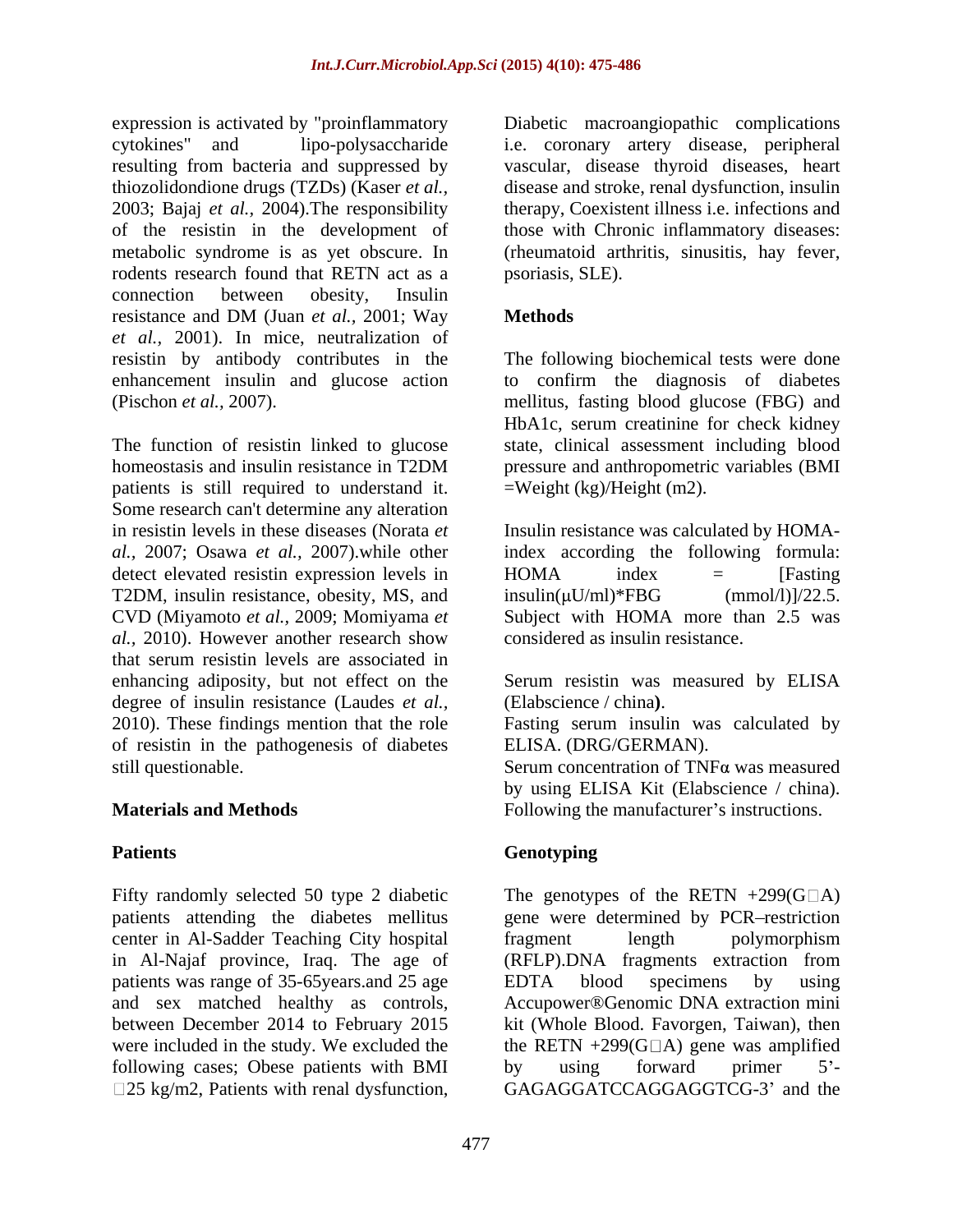reverse primer5'-GTGAGACCAAACGG T Distributions of RETN +299(G□A) CCCT-3 (Bioneer, Korea). PCR **genotypes and alleles in case and control** amplifications were performed in Sprint Thermal-Cycler, programmed as following: initial denaturation, 95°C for 120sec, Distribution of RETN +299(G $\Box$ A) preannealing, 59°C for 60 seconds then

Then the PCR products (373bp) were agarose gel using a UV transilluminator

(statistical package for social sciences) (analysis of variance), independent sample value <0.05 as significant. with (Khalil *et al.*, 2014). This

are shown in table 1. In which there are a significant differences between the patients and controls at all the biochemical polymorphism to T2DM may be according ratios, creatinine, SBP and DBP. The that resistin gene polymorphism at  $+299$  subjects with T2DM were not obese due  $(G>A)$  probably a marker in linkage diet regimen after diagnosis of diabetes. disequilibrium with other polymorphism

# **Distributions of RETN +299(G A) groups**

elongation at 79°C for 120sec followed by technique, at this locus there're three 35cycles of denaturation at 95 $^{\circ}$ C for 50 sec, genotype; for RETN+299(G $\Box$ A) AA, GA annealing at 59°C for 30 secands elongation and GG (Figure 2). The frequency at 72°C for 90 sec, and final elongation at distribution of genotypes and alleles of 72<sup>o</sup>C for 480 sec. RETN +299(G□A) in patient and control Distribution of RETN +299(G $\Box$ A) polymorphism was detected by PCR-RFLP groups are summarized in (Table 2).

visualized in an ethidium bromide-stained The A allele may increase a susceptibility to 1.5% agarose gel using a UV diabetes, whereas The G allele may be transilluminator (Figure 1). Following which protective allele. The present study revealed they were digested with5U AluI (Thermo statistically significant increase in AA Fisher Scientific /USA) restriction enzymes. genotype (with odd ratio 5.412, 95%cl The digested PCR products were visualized 1.031–37.73) and combined AA+GA (with in an ethidium bromide-stained 1.5% odd ratio 12.31 and 95%cl 2.62 65.71). This (Figure 2). significant decrease in GG genotype in **Statistical analysis** The distribution of +299 resistin allele Statistical analysis was done by using SPSS respectively in control subjects whereas in version 20 in which we use ANOVA respectively. There was a statistically T-test, chi square test, and Pearson subjects as compared with other group correlation coefficient as needed. We set P  $(p<0.001)$ . These results are harmonious **Results and Discussion which generally has not been considered to Demographic and biochemical profile** been shown that SNPs in the non-coding The demographic and biochemical profiles region, can affect gene expression (Pesole *et*  of both diabetic patient and control groups *al.,* 2001; Suriyaprom *et al.,* 2010). The parameters except age, and male to female to Suriyaprom *et al.* (2010) Who conclude subjects with T2DM were not obese due (G>A) probably a marker in linkage study was also revealed statistically T2DM in compared with control subjects. frequencies A and G was 46% and 54% diabetic group it was 56% and 44% significant relation of A allele in the diabetic with (Khalil *et al.,* 2014).This polymorphism is in an intron,  $+299$  (G $>$ A), have regulatory functions. However, it has region, such as the 3'-untranslated gene potential mechanism underlying the association of the RETN  $+299$  gene polymorphism to T2DM may be according that resistin gene polymorphism at +299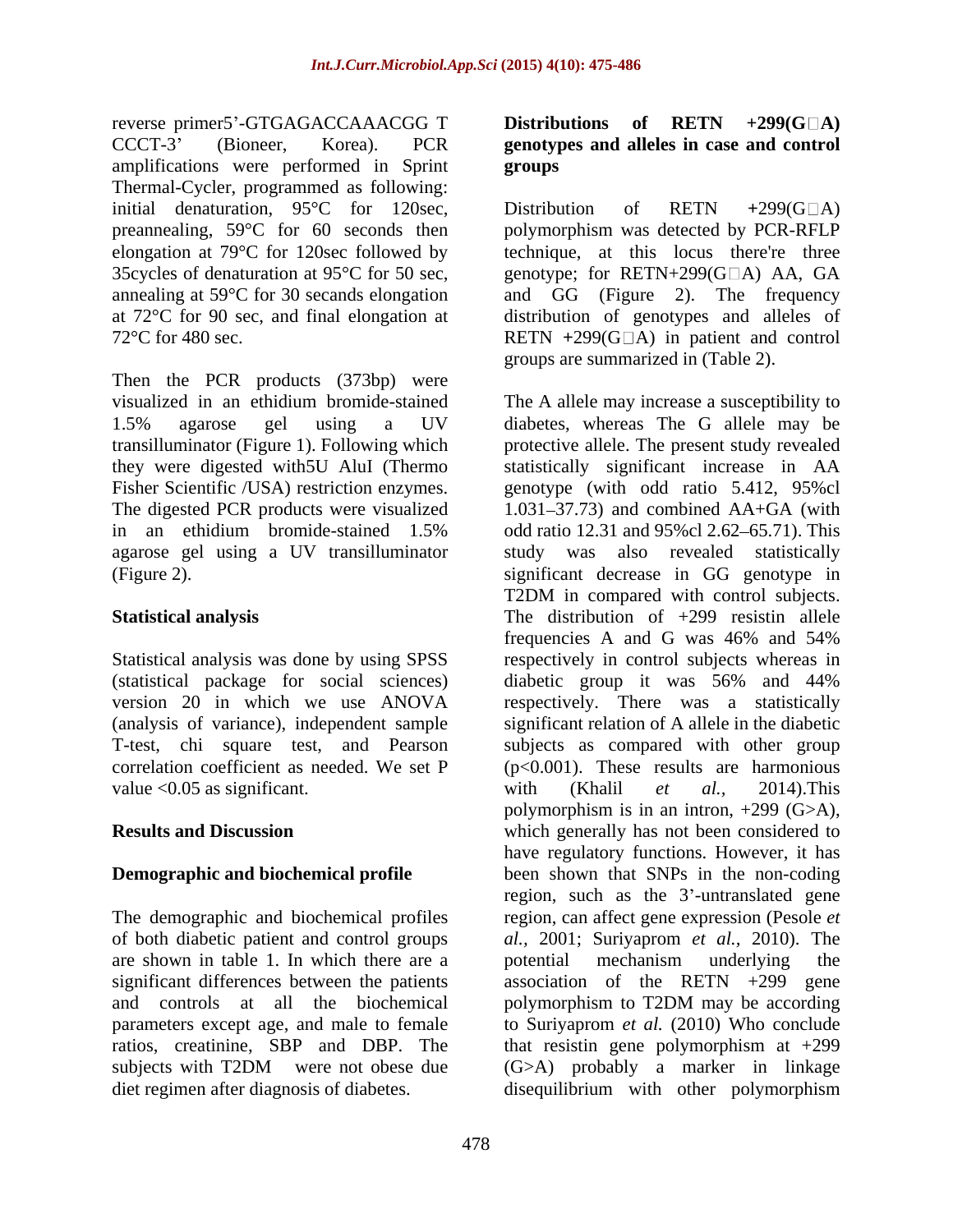the pathogenesis of type 2 diabetes by impaired insulin action (Suriyaprom *et al.,* 2010).

affecting gene expression and may Tsukada et al (2006) said that intron contribute to increased resistin levels in Thai polymorphism of TFAP2B, a susceptibility diabetic subjects, which may be involved in gene to T2DM, influence adipocytokine gene expression transcriptional activity.

| parameter                   | Control $(25)$    | $\text{Cases}(50)$ | P value            |
|-----------------------------|-------------------|--------------------|--------------------|
|                             | $44.72 \pm 9.08$  | $48.14 \pm 13.74$  | 0.264              |
| Age/years<br>Gender Male    | 12(48%)           | 24(48%)            |                    |
| <b>Female</b>               | 13(52%)           | 26(52%)            |                    |
| BMI kg/m <sup>2</sup>       | $22.86 \pm 1.43$  | $23.48 \pm 1.47$   | 0.09               |
| Weight(kg)                  | $81.2 \pm 14.4$   | $74.3 \pm 12.4$    | $\vert 0.03 \vert$ |
| Height(m)                   | $1.8 \pm 0.1$     | $1.8 \pm 0.1$      | $\vert 0.78 \vert$ |
| Duration of the disease (y) | $2.5 \pm 2.1$     | ----------         | -------            |
| Creatinine mg/dl            | $0.68 \pm 0.11$   | $0.7 \pm 0.13$     | 0.242              |
| FBS mg/dl                   | $91.66 \pm 9.34$  | $248.54 \pm 65.59$ | < 0.001            |
| HbA1c%                      | $5.059 \pm 0.276$ | $8.64 \pm 2$       | < 0.001            |
| Insulin Mu/ml               | $9.4 \pm 2.24$    | $18.79 \pm 6.45$   | < 0.001            |
| Resistin ng/dl              | $1.26 \pm 0.18$   | $2.34 \pm 0.47$    | < 0.001            |
| $TNF\alpha$ pg/ml           | $8.28 \pm 3.21$   | $26.4 \pm 10.1$    | < 0.001            |
| HOMA-IR                     | $2.1 \pm 0.5$     | $11.59 \pm 4.97$   | < 0.001            |
| SBP mmHg                    | $122.54 \pm 3.75$ | $121.53 \pm 3.51$  | 0.252              |
| DBP mmHg                    | $78.2 \pm 15.09$  | $80.36 \pm 2.08$   | 0.323              |

**Table.1** Comparison of some socio-demographic data, clinical and biochemical characteristics of studied subjects

Table.2 Frequency and distribution of resistin genotype and allele frequencies in diabetic Patients and controls

| Allele      | $Control(n=25)$ | $\vert$ Cases(n=50) $\vert$ P value |         | Odd ratio | $(95\%CI)$      |
|-------------|-----------------|-------------------------------------|---------|-----------|-----------------|
| AA          | $2(8\%)$        | 16(32%)                             | 0.022   | 5.412     | 1.031-37.73     |
| UA          | 12(48%)         | $31(62\%)$                          | 0.248   | 1.768     | 0.602-5.231     |
| GG          | $11(44\%)$      | 3(6%                                | < 0.001 | 0.081     | 0.015-0.381     |
| $GA \pm AA$ | 14(56%)         | 47(94%)                             | < 0.001 | 12.31     | $2.62 - 65.71$  |
| G allele    | 34(54%)         | 37(44%)                             | < 0.001 | 0.276     | $0.126 - 0.601$ |
| A allele    | 16(46%          | 63(56%)                             |         |           |                 |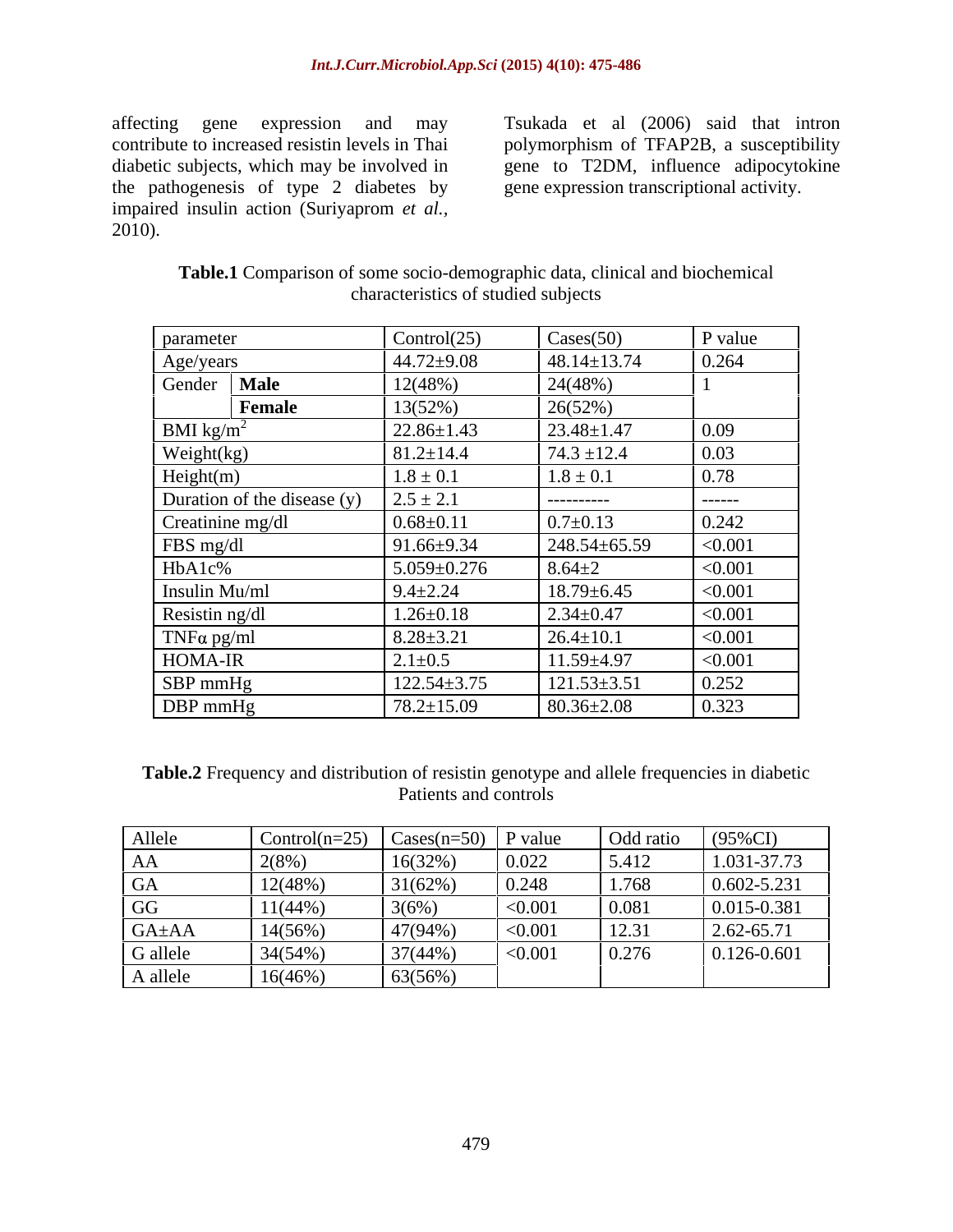| Variable              |                     |                  |                    | GG               | P value |
|-----------------------|---------------------|------------------|--------------------|------------------|---------|
| BMI kg/m <sup>2</sup> | <b>T2DM Patient</b> | $23.94 \pm 0.69$ | $23.22 \pm 1.73$   | $23.93 \pm 0.72$ | 0.260   |
|                       | control             | $22.71 \pm 1.54$ | $22.81 \pm 1.61$   | $23 \pm 1.1$     | 0.905   |
| FBS mg/dl             | <b>T2DM</b> Patient | 328.16±29.35     | $241.84 \pm 31.59$ | $125 \pm 16.39$  | < 0.001 |
|                       | control             | $94.82 \pm 9.48$ | $89.34 \pm 10.29$  | $93.72 \pm 7.25$ | 0.443   |
| HbA1c%                | <b>T2DM</b> Patient | $11.2 \pm 1.57$  | $8.08 \pm 1.23$    | $6.51 \pm 1.04$  | < 0.001 |
|                       | control             | $5.34 \pm 0.25$  | $4.95 \pm 0.27$    | $5.05 \pm 0.15$  | 0.022   |
| Resistin ng/dl        | <b>T2DM Patient</b> | $2.96 \pm 0.04$  | $2.27 \pm 0.17$    | $1.42 \pm 0.22$  | < 0.001 |
|                       | control             | $1.41 \pm 0.06$  | $1.29 \pm 0.15$    | $1.19 \pm 1.18$  | 0.075   |
| TNF pg/ml             | <b>T2DM Patient</b> | 39.26±4.79       | $24.5 \pm 6.14$    | $10.76 \pm 1.64$ | < 0.001 |
|                       | control             | $7.68 \pm 1.63$  | 1.9±1.93           | $5.84 \pm 2.94$  | 0.061   |
| Insulin Mu/ml         | <b>T2DM Patient</b> | $18.4 \pm 5.9$   | $19.63 \pm 6.39$   | $15.05 \pm 7.55$ | 0.278   |
|                       | control             | $9.82 \pm 2.02$  | $8.73 \pm 2$       | $8.91 \pm 3.79$  | 0.082   |
| HOMA-IR               | <b>T2DM Patient</b> | $14.84 \pm 4.5$  | $11.66 \pm 4.2$    | $4.67 \pm 2.27$  | < 0.001 |
|                       | control             | $2.16 \pm 0.33$  | $2.14 \pm 0.31$    | $2.1 \pm 0.26$   | 0.093   |

**Table.3** Statistical analysis of biochemical parameters in association with genotype distribution in diabetic patients

**Figure.1** agarose gel electrophoresis of amplified PCR product (373 bp) of RETN+299 gene: Show: DNA molecular size marker (KAPA Universal Ladder) and other lane for diabetic and control group

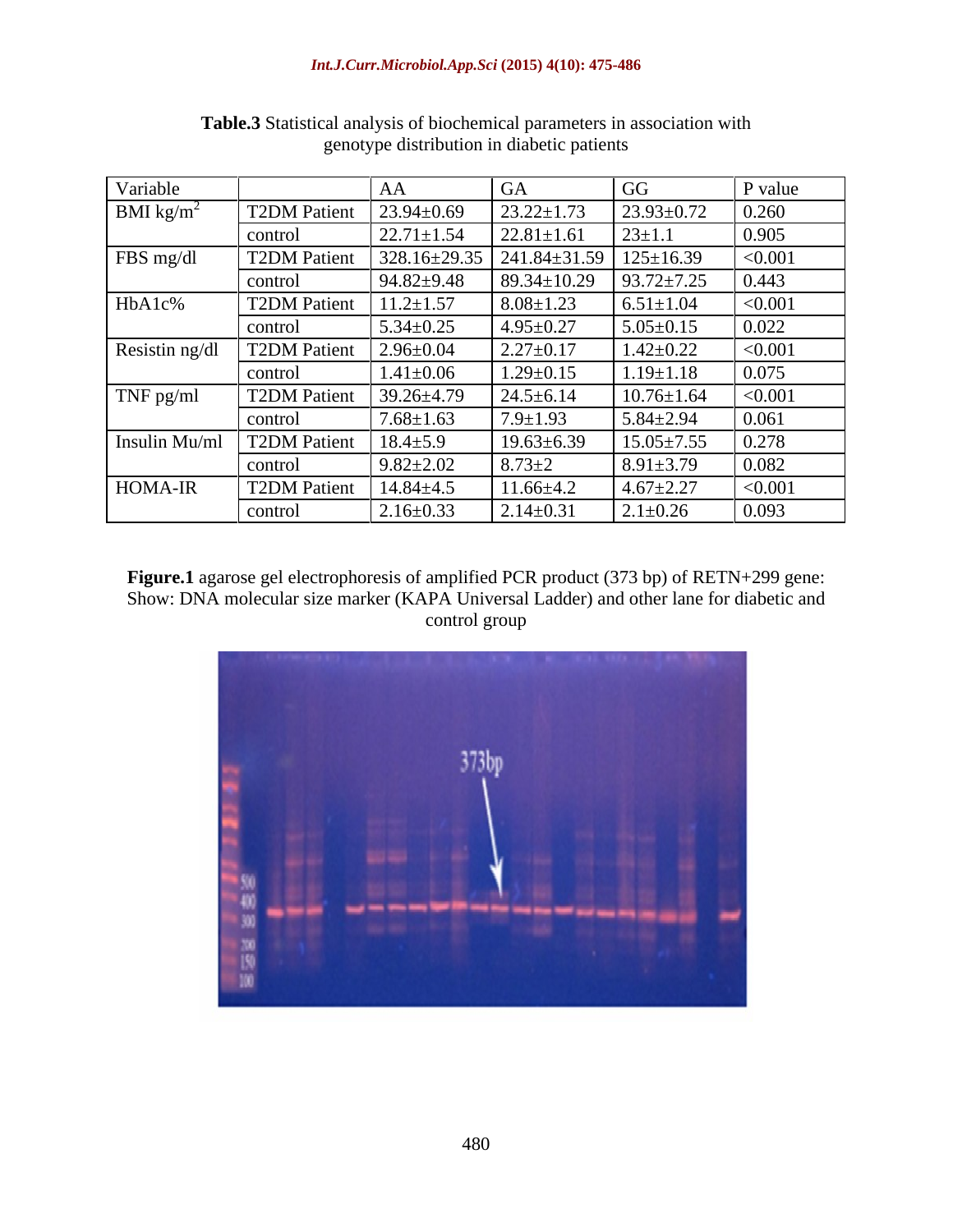**Figure.2** Agarose gel electrophoresis of RETN+299 gene after restriction digestion with Alu1 Show: DNA molecular size marker (KAPA Universal Ladder), Lane 1, 33= GG Homozygous for wild type genotype, Lane 8, 9=GA heterozygous genotype, Lane 13, 21=AA Homozygous for mutant genotype



of development T2DM was increased in the subjects who carry a polymorphic A allele in the risk to improve T2DM was elevated in RETN (OR=3.021, p=0.0001). El-Shal *et al.* (2013) reported that the Frequency of the GA alleles in SNP/ RETN  $+299$ RETN +299 AA genotype was significantly associated with diabetic patients when gene +299 (G>A) was not associated with compared with control group, the odds ratio T2DM in USA subjects and Malaysian (OR=3.53, P=0.005) suggested an (Coneely *et al.,* 2004; Lau and Muniandy, association between the presence of the polymorphism and the prevalence of disease. They revealed that the genotypes We divided each of the control and T2DM Also Khalil et al. (2014) found that the risk which haven't statistical significant<br>
dideter allele in the risk to improve T2DM was elevated in<br>
subjects who carry a polymorphic A allele in the sixk to improve T2DM was el

Also Khalil *et al.* (2014) found that the risk which haven't statistical significant association with diabetic subjects. However, the risk to improve T2DM was elevated in the subject's carry the polymorphic AA and GA alleles in SNP/ RETN +299 (Suriyaprom *et al.,* 2010). Whereas resistin T2DM in USA subjects and Malaysian 2011), respectively.

and alleles of resistin polymorphisms into 3 subgroups according to genotype +299(G>A) were significantly associated frequencies and we compared the mean with increased risk of impaired glucose value  $\pm$  SD of the parameters, there were Tolerance and T2DM compared to normal statistically significant difference as regards glucose tolerant patients. The state of the mean value  $\pm SD$  of FBG, serum resistin, This results harmonious with Miyamoto et al HbA1C % in AA subgroups of T2DM group (Miyamoto *et al.,* 2009) who found that as compared to both GG and GA subgroups. there is a significantly increased in the AA As well as there were statistically significant genotype and A allele the in diabetic difference when comparing GG and GA patients than in control individuals subgroups as FBG, serum resistin, fasting (p<0.0001).On the other hand GG genotype serum insulin, HOMA-IR and HbA1C %.  $\text{"OR=0.06, 95\% CI (2-0.11) P = 0.451}"$  and No statistically significant differences were We divided each of the control and T2DM fasting serum insulin, HOMA-IR and detected as regards to the parameters when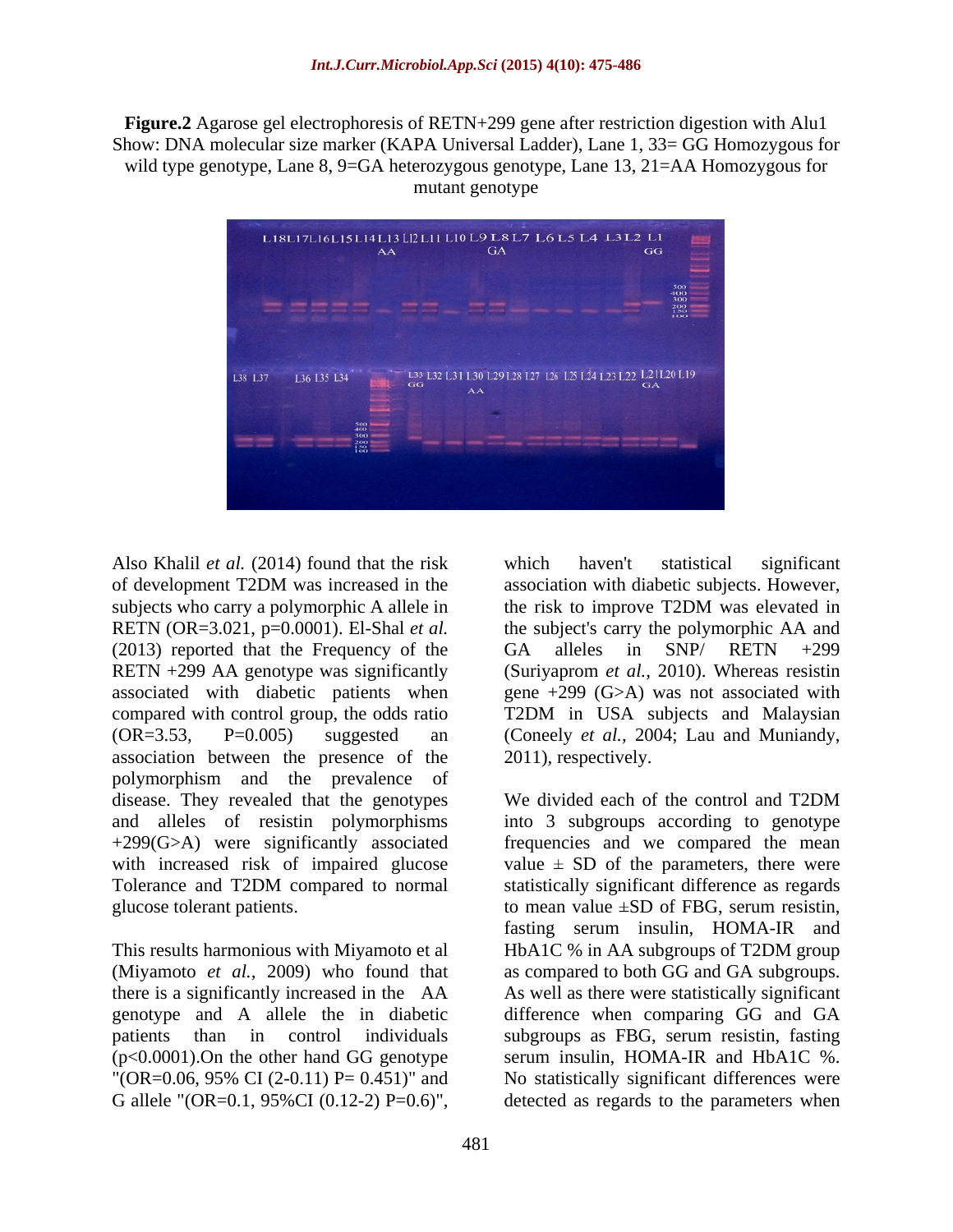comparing AA, GA, GG subgroupsin

Tejero *et al.* (2008) mention that resistin expression may be cis-regulatory, which is profusion of its mRNA. The high level of due to its main role in T2DM was elevated in subjects with AA genotype,

Also our results found an association between RETN  $+299$  (G $\Box$ A) polymorphism HOMA index was ignificantly increased in was<br>subjects with AA and GA genotype concerned compared with subjects with GG genotype Who report that the HOMA level was significantly increase in diabetic subjects The association between the significant change were determined during insulin signaling pathway. The present

control group (Table 3). GA&GG subgroup in the control subjects in This study found that the subjects with Our results were also found that insulin level T2DM appear significantly increased was increased but not significantly resistin concentration than healthy controls (p<0.278) in the subject with AA&GA and the resistin concentration in subjects genotype when compared to GG genotype, with T2DM with AA and GA genotypes this may be due to high resistin level in the were significantly higher than those with the subjects with AA&GA genotype because GG genotype and this results was agreement resistin effect on the insulin receptor on the with (Asano *et al.,* 2010; Onuma *et al.,* target organ and causes insulin resistance 2010). which is turn increase beta cell production comparing FBS& HbA1c level in AA, agreement with (Suriyaprom *et al.,* 2009). was increased but not significantly of insulin.

denote that there were variants close to or in between  $TNF-\alpha$  concentration and type two the RETN gene that may affect the diabetes mellitus  $(P \le 0.001)$ , this may be resistin may be due to increase  $TNF\alpha$  level pathophysiology and these results was agree in the serum of patients with T2DM (Saxena with (Swaroop et al., 2012). The elevation *et al.,* 1989). Lau and Muniandy (2011) of TNF- $\alpha$  levels may be caused by the raised were found that the resistin concentration oxidative stress (OS) developed in the type 2 followed by the GA and GG. Moreover they serious condition which leads to the damage found that A allele was strongly correlated of various macromolcules, i.e., DNA, lipids with increased resistin levels. and proteins. Cellular damage has been also Our study found a significant association due to its main role in T2DM with (Swaroop *et al.,* 2012)**.** The elevation diabetes mellitus (Muhamed, 2009). OS is a reported to associate with elevated OS (Hong *et al.,* 2006).

and insulin resistancein T2DM group, where This study revealed that the level of HOMA subjects with AA and GA genotype concentration in serum of diabetic, this in agreement with (Khalid *et al.,* 2014). metabolism resulting in high level of insulin with AA and combined GA+AA genotypes proinflammatory activation and the insulin when compared with control group. This resistance may be supported by the evidence study revealed a statistically significant of Plomgaard *et al.* (2005) who have found combination between hyperglycemia that the infusion of TNF- $\alpha$  into healthy HbA1c and RETN gene +299 individual impaired insulin signaling and polymorphism. This study revealed that whole body glucose uptake.Many studies FBS&HbA1c level was increased in the AA indicate that TNF-alphaplays a key role in and GA genotypes when compared with GG the pathogenesis of obesity induced insulin genotype in diabetic group. No statistically resistance caused by an interaction with This study revealed that the level of HOMA elevated with increase TNF  $\alpha$ because the role of TNF  $\Box$  in glucose resistance and obesity (Zou and Shao, 2008). The association between the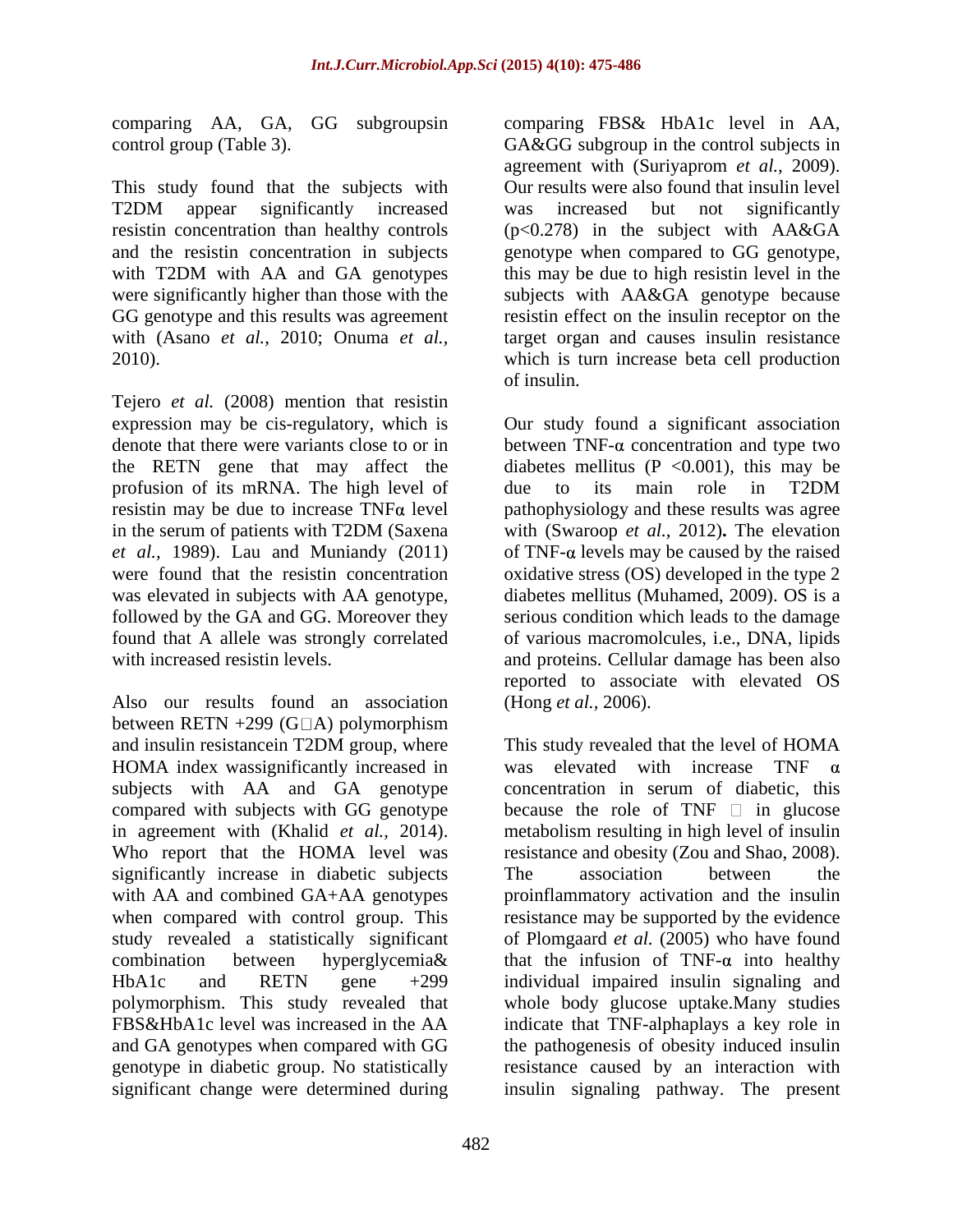results agree with Rajarajeswari et al (2011) who found that there was a correlation 2. between serum TNF $\alpha$  and insulin resistance Azab, N., et al. 2012. Correlation of serum development, were considerably higher in diabetic than non-diabetic controls. and severity of retinopathy in type 2 However, several study have indicated that insulin resistance is independent on the

In conclusion, there is significantly higher Concentration of TNF- $\alpha$  in insulin resistance T2DM patients in comparison to control pioglitazone-treated type II diabetic group. This provides strong evidence that pro-inflammatory cytokine play a major role Disord., 4: 783–789. in the pathogenesis of insulin resistance. The Conneely, K.N., Silander, K., Scott, L.J., heterogeneous GA genotype was more Mohlke, K.L., Lazaridis, K.N., prevalent in most studies for different Valle, T.T., Tuomilehto, J., population. The presence of AA genotype and A allele in the population may predict Buchanan, T.A., Collins, F.S., the probability of developing insulin resistance T2DM, whereas GG genotype and G allele might serve as protective factors for besity and insulin-related the disease. Further studies with larger samples size of both obese and non-obese group for different population are required to establish an obvious idea about the Eckel, R.H., Grundy, S.M., Zimmet, P.Z. prevalence of this mutation among diabetic patients and for better understanding the *Lancet*, 365: 1415–1428. effect of RETN +299(G□A) polymorphism El-Shal, A.S., Pasha, H.F., Rashad, N.M. on the development of insulin resistance T2DM.

Asano, H., Izawa, H., Nagata, K., Adipose tissue as an actibe endocrine Hirashiki, A., Shintani, S., *Pharmacol.*, 5: 122–8. Plasma resistin concentration 15. population. *Diabetologia,* 53: 234

246. doi: 10.1007/s00125-009-1517- 2.

- Azab, N., *et al.* 2012. Correlation of serum resistin level with insulin resistance diabetes mellitus. *J. Saudi Chem. Soc.,* doi: 10.1016/j.jscs.07.003.
- change of TNF-α level (Kellerer *et al.*, 1997; Bajaj, M., Suraamornkul, S., Hardies, L.J., Michihiro *et al.,* 2005). Pratipanawatr, T., DeFronzo, R.A. 2004. Plasma resistin concentration, hepatic fat content, and hepatic and peripheral insulin resistance in pioglitazone-treated type II diabetic patients. *Int. J. Obes. Relat. Metab. Disord.,* 4: 783–789.
	- Mohlke, K.L., Lazaridis, Valle, T.T., Tuomilehto, J., Bergman, R.N., Watanabe, R.M., Buchanan, T.A., Boehnke, M. 2004. Variation in the resistin gene in associated with obesity and insulin-related phenotypes. *Diabetologia,* 47: 1782 1788. doi: 10.1007/s00125-004- 1537.
	- 2005. The metabolic syndrome. *Lancet,* 365: 1415–1428.
- **Reference** Gene, 515: 233–238. 2013. Association of resistin gene polymorphisms with insulin resistance in Egyptian obese patients. Gene, 515: 233–238.
	- Nakatochi, M., Kobayashi, M., organ; recent advances. *Curr. Opin.* Giemeno, R.E., Klaman, L.D. 2005. *Pharmacol.,* 5: 122–8.
	- Nishizawa, T., Tanimura, D., Granberry, M.C., Fonseca, V.A. 1999. Naruse, K., Matsubara, T., Insulin resistance syndrome: options Murohara, T., Yokota, K. 2010. for treatment. *South Med. J.,* 92: 2 15.
	- determined by common variants in Hong Chen, 2006. Cellular inflammation the resistin gene and associated with responses: Novel insights for obesity metabolic traits in an aged Japanese and insulin resistance. *Pharmacol. Res.*, 53: 469–477.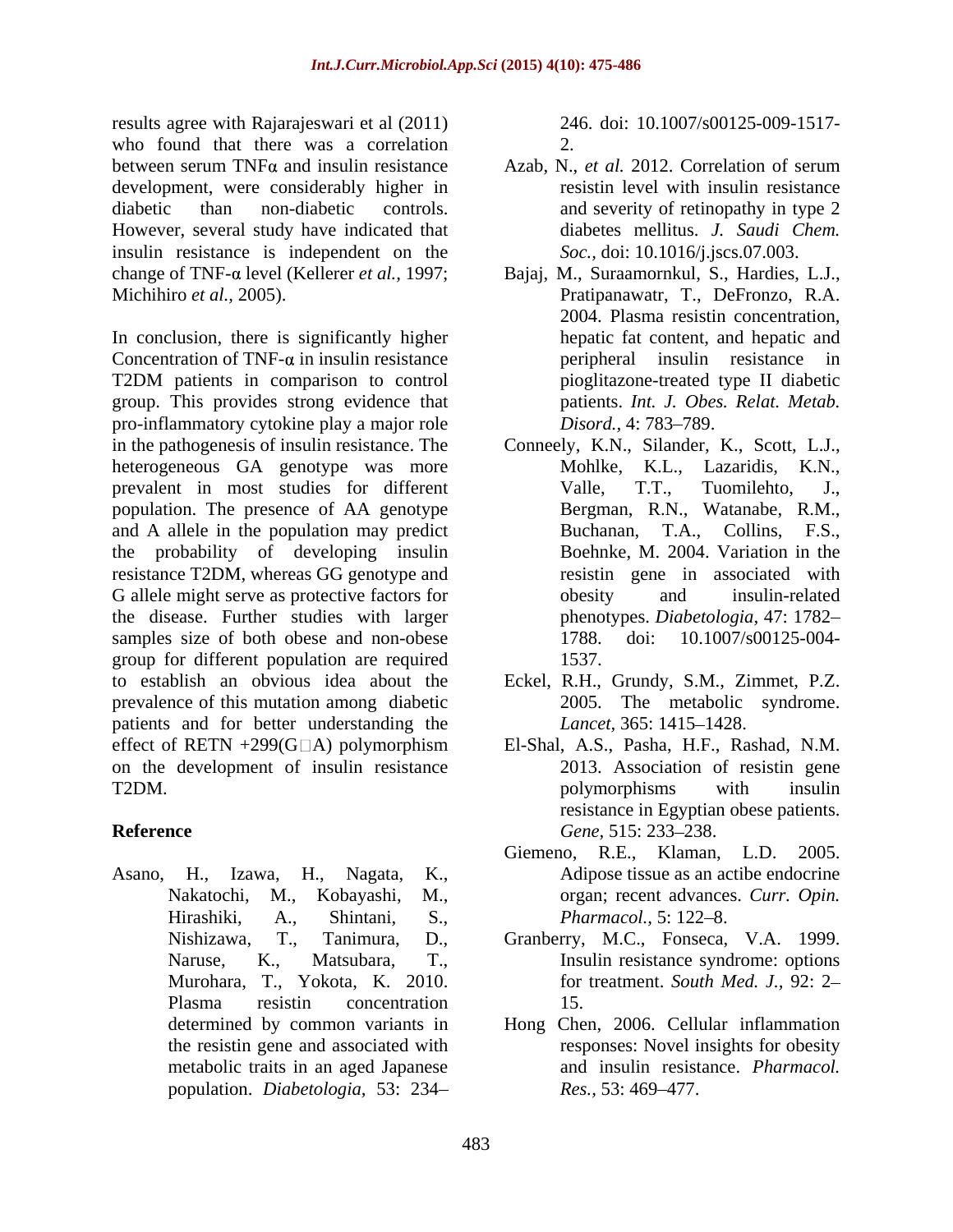- Hotamisligil, G.S., Arner, P., Caro, J.F.,
- Iria Nieto-vazquez, Sonia Fernandez-veledo, David K. Kramer, Rocio Vila *Metab, Res., 42: 268–73.*
- Juan, C.C., Au, L.C., Fang, V.S., Kang, S.F., adipocyte resistin in an insulinresistant rat model probably by *Biophys. Res. Commun.,* 289: 1328
- Kaser, S., Kaser, A., Sandhofer, A., *Biochem. Biophys. Res. Commun.,*
- Kellerer, M., Rett, K., Renn, W., Roop, TNF- $\alpha$  and leptin level in offsprings
- Khalil, O., Alnahal, A., Ghonium, M.,
- Lau, C.H., Muniandy, S. 2011. Adiponectin association with their respective

75: 370 382.

- Atkinson, R.L., Spiegelman, B.M. Laudes, M., Oberhauser, F., Schulte, DM., 1995. Increased adipose tissue Freude, S., Bilkovski, R., Mauer, J., expression of tumor necrosis factor- *et al.* 2010. Visfatin/PBEF/Nampt alpha in human obesity and insulin resistance. *J. Clin. Invest.,* 95: 2409 2415. differentially related to obesity and and resistin expressions in circulating blood monocytes type 2 diabetes in humans. *Horm. Metab. Res.,* 42: 268–73.
- Bedmar, Lucia Garcia- Guerra, Meier, U., Gressner, A.M. 2004. Endocrine Margareta Lorenzo, 2008. Insulin regulation of energy metabolism: resistance associated to obesity: the review of patho-biochemical and link TNFalpha. *Arch. Physiol.* clinical chemical aspects of leptin, Biochem., 114(3): 183–194. **ghrelin**, adiponectin, and resistin. *Clin. Chem.,* 50: 1511–1525.
- Ko, Y.H., Kuo, S.F., *et al.* 2001. Suppressed gene expres-sion of Yoshkatsu, N., Yukiko, K., elevatedfree fatty acids. *Biochem.*  necrosis factor alfa activity and 33. Japanese type 2 diabetic patients. Michihiro, O., Ataru, Yoshkatsu, N., Yukiko, K., Shoichiro, N., Akira, K., *et al.* 2005. "Three measures of tumor resistance in nonobese *Metab. Clini. Exp., 54: 1297-1301.*
- Ebenbichler, C.F., Tilg, H., Patsch, Miyamoto, Y., *et al.* 2009. Resistin gene J.R. 2003. Resistin messenger-RNA variations are associated with the expression is increased by metabolic syndrome in Japanese proinflammatory cytokines in vitro. men. *Obes. Res. Clin. Pract.,* 3: 65 74.
- 309: 286 290. Moller, D/E. 2000. Potential role of TNF L.G., Haring, H.U. 1997. Circulating existance and type 2 diabetes. of NIDDM patients do not correlate alpha in the pathogenesis of insulin *Ternds Endocrinol. Metab.,* 11: 212 7.
- to individual insulin sensitivity. Momiyama, Y., *et al.* 2010. Serum resistin *Horm. Metab. Res.*, 29: 111–114. levels and cardiovascular events in Fawzy, S. 2014. Does resistin gene coronary intervention. *J. Atheroscler.*  polymorphisms  $+299$   $(G>A)$  *Thromb.*, 18(2): 108–114. patients undergoing percutaneous *Thromb.,* 18(2): 108–114.
- participate in insulin resistance in Muhamed, T.K. 2009. Insulin resistance and Egyption non-obese type 2 diabetes? the oxidative stress in type 2 diabetes *Int. J. Genomic Med.,* 2: 117. doi: mellitus. M.Sc. thesis, Faculty of 10.4172/2332- 0672.1000117. Medicine - University of the Kufa. Iraq.
- and resistin gene polymorphisms in Muse, E.D., Obici, S., Bhanot, S., *et al.* adipokine levels. *Ann. Hum. Genet.,* hepatic insulin resistance. *J. Clin.*2004. Role of resistin in diet-induced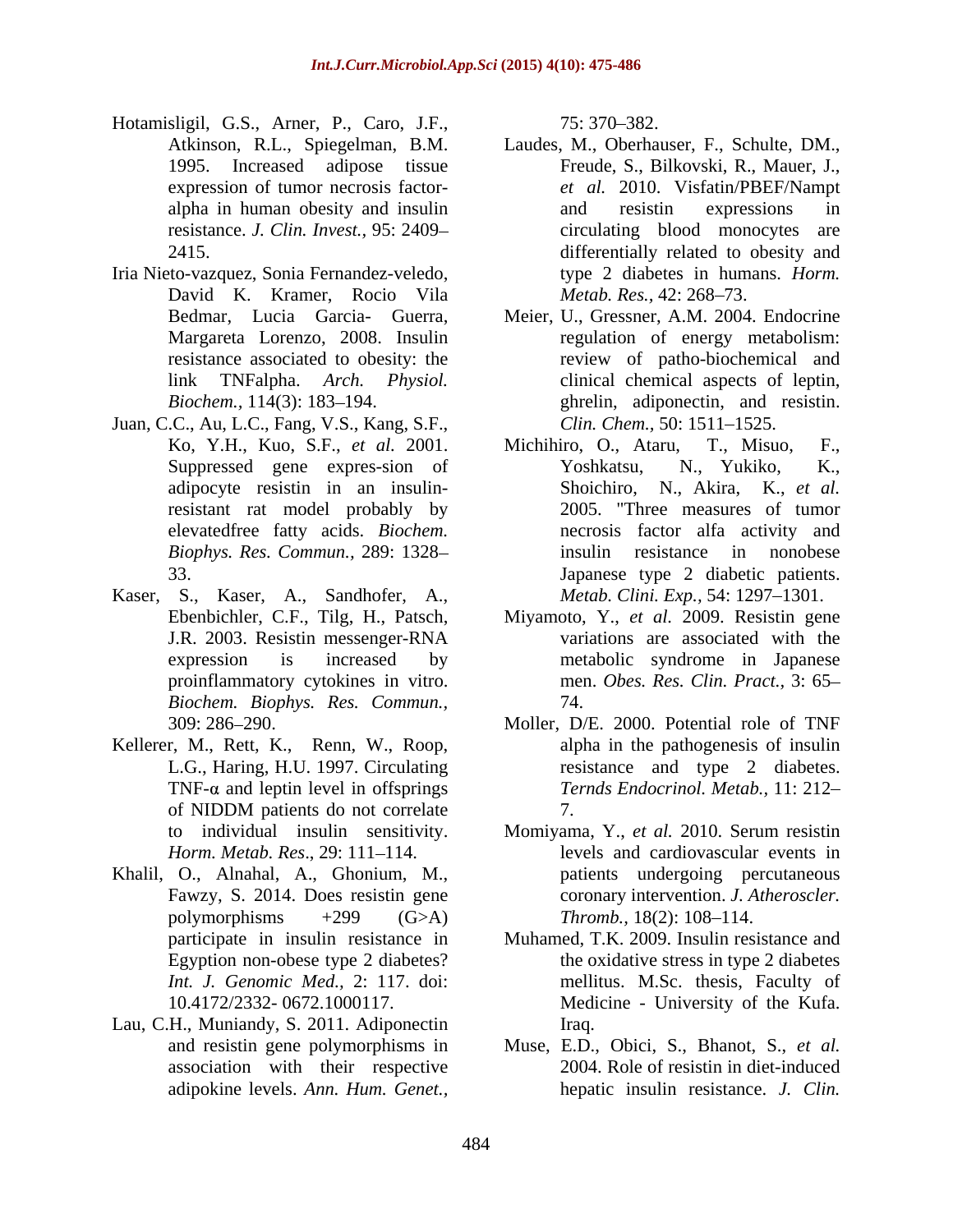- Norata, G.D., Ongari, M., Garlaschelli, K., Raselli, S., Grigore, L., Catapano, phosphorylation. Diabetes, 54: A.L. 2007. Plasma resistin levels
- Onuma, H., Tabara, Y., Kawamura, R., Tanaka, T., Ohashi, J., Nishida, W., single nucleotide polymorphism-358 is required for g at -420 to confer the
- Osawa, H., *et al.* 2007. Plasma resistin, associated with single nucleotide
- Pallares-Trujillo, J., Carbo, N., Lopez- Soriano, F.J., Argiles, J.M. 2000. *Diabetes*, 51: 3176–3188.
- Pesole, G., Mignone, F., Gissi, C., Grillo,
- Pischon, N., Heng, N., Bernimoulin, J.P.,
- Plomgaard, P., Bouzakri, K., Krough-

*Invest.*, 114(2): 232–239. healthy human subjects via inhibition of AKT substrate 160 phosphorylation. *Diabetes,* 54: pp2939–2945.

- correlate with determinants of the Powers, A.C. 2005. Diabetes mellitus. In: metabolic syndrome. *Eur. J.* Kasper, D.L., BraunWald, E., Fauci, *Endocrinol.,* 156: 279 284. A.S., *et al.* (Eds), Harrisons principles of internal medicine, 16th edn. Pp. 2152–56.
- Takata, Y., Ochi, M., Yamada, K., Rajarajeswari, D., Ramalingam, K., Naidu, Kawamoto, R., Kohara, K., Miki, T., J.N. 2011. Tumor necrosis factor-Makino, H., Osawa, H. 2010. A at alpha in the development of insulin resistance in type 2 diabetes mellitus. *IJABPT,* 2(1).
- highest plasma resistin in the general Ruan, H., Lodish, H.F. 2003. Insulin Japanese population. *PLoS One,* 5: resistance in adipose tissue: direct e9718 and indirect effects of tumor necrosis factor-alpha. *Cytokine Growth Factor Rev.,* 14: 447–455.
- polymorphism-420, is correlated Ruan, H., Miles, P.D., Ladd, C.M., Ross, K., with insulin resistance, lower HDL Golub, T.R., Olefsky, J.M., Lodish, cholesterol, and high-sensitivity Creactive protein in the Japanese transcription in vivo reveals adipose general population. *Diabetes Care,* tissue as an immediate target of 30: 1501 1506. H.F. 2002. Profiling gene tumor necrosis factor-alpha: implications for insulin resistance. *Diabetes,* 51: 3176–3188.
- Does the mechanism responsible for Saxena, U., Witte, L.D., Goldberg, I.J.1989. TNF-mediated insulin resistance involve the proteasome? *Med. Hypotheses,* 54: 565–569. **I** ipoproteins and free fatty acids. *J.* Release of endothelial cell lipoprotein lipase by plasma *Biol. Chem.,* 264: 4349 4355.
- G., Licciulli, F., *et al.* 2001. Shaw, J.E., Sicree, R.A., Zimmet, P.Z. 2010. Structural and functional features of Global estimates of the prevalence of eukaryotic mRNA untranslated diabetes for 2010 and 2030. Diabetes regions. *Gene*, 276: 73–81. *Res. Clin. Pract.*, 87: 4–14. diabetes for 2010 and 2030. *Diabetes Res. Clin. Pract., 87: 4–14.*
- Kleber, B.M., Willich, S.N., Pischon, Chanchay, S., Tungtrongchitr, R. T. 2007. Obesity, inflammation, and 2009. The +299(G>A) resistin gene periodontal disease. *J. Dental Res.*, polymorphism and susceptibility to 86(5): 400 409. type 2 diabetes in Thais. *J. Clin.* Suriyaprom, K., Phonrat, B., Namjuntra, P., polymorphism and susceptibility to *Biochem. Nutr.,* 44: 104-110.
- madesen, R., Mittendorfer, B., Swaroop, J.J., Rajarajeswari, D., Naidu, J.N. Zierath, J.R., Redersen, B.K. 2005. 2012. Association of TNF- $\alpha$  with Tumor necrosis factor –alpha induse insulin resistance in type 2 diabetes skeletal muscle insulin resistance in The mellitus. *Indian J. Med. Res.*, mellitus. *Indian J. Med. Res.,*